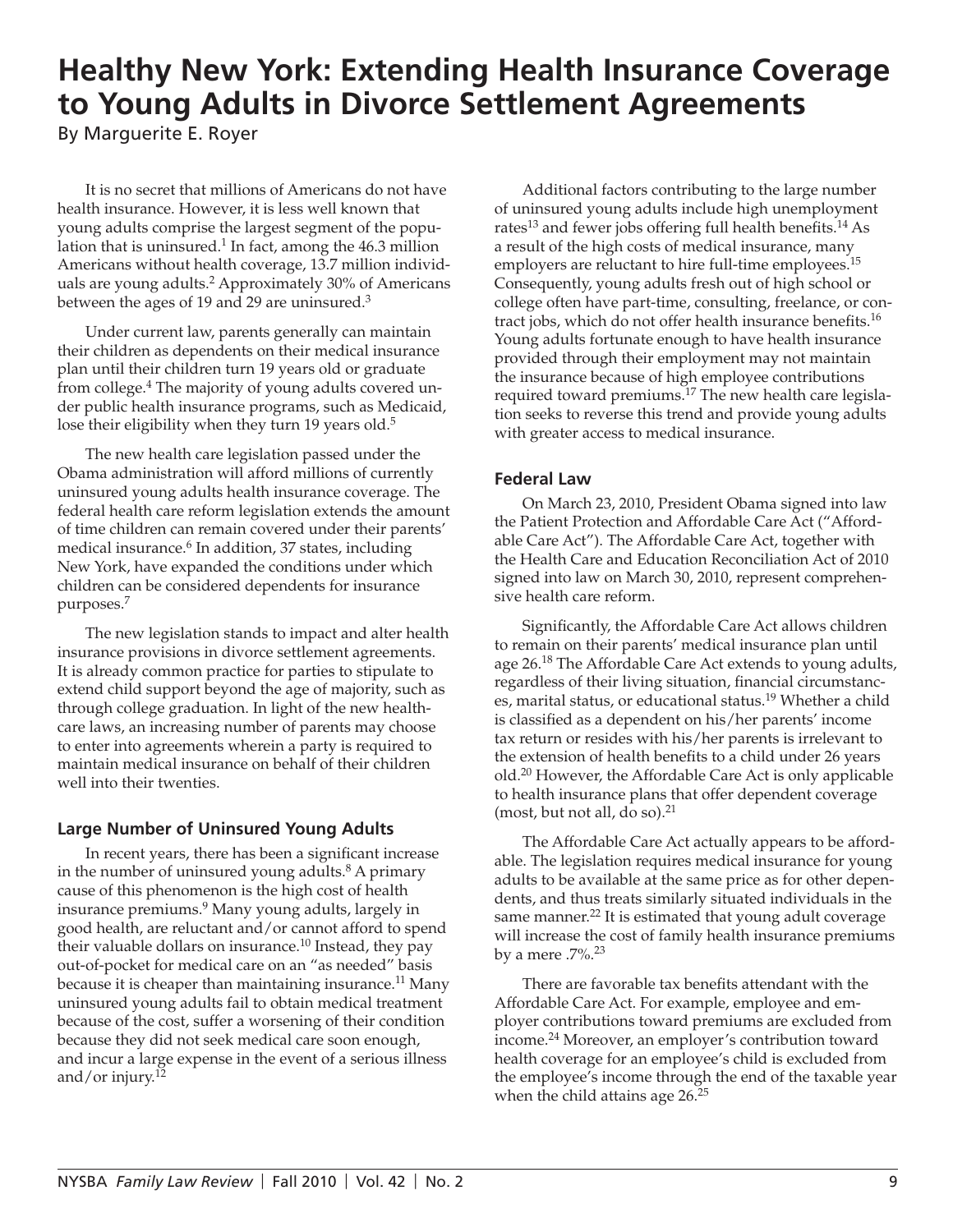For policies beginning on or after September 23, 2010, insurance providers are required to give young adults at least 30 days to enroll as dependents on their parent's health insurance plan.<sup>26</sup> Young adults are required to receive written notice of the enrollment period.27

The federal law provides the floor, not the ceiling, with respect to health insurance coverage. Many states, including New York, provide more extensive health care reform than under federal law.

#### **New York Law**

On June 29, 2009, Governor Paterson signed into law Chapter 240 of the Laws of 2009.<sup>28</sup> The legislation allows children to remain or obtain coverage under their parents' health insurance through age 29,<sup>29</sup> and thus is commonly referred to as the "Age 29" law.

In order to be entitled to benefits under the "Age 29" law, the young adult must: (1) be 29 years old or under; (2) be unmarried; (3) not be insured by or eligible for health insurance through his/her own employer; and (4) live, work or reside in New York or in the health insurance company's service area.<sup>30</sup> As under federal law, whether a young adult is claimed as a dependent on his/ her parents' income tax return or lives with his/her parents does not impact eligibility for coverage.<sup>31</sup>

The "Age 29" law extends medical insurance coverage to young adults either through a "young adult option" or a "make available" option."32

Under the "young adult option," insurers will notify employees of this benefit and employees or their dependents may elect the benefit and pay the premium.<sup>33</sup> Either the young adult or his/her parents will be responsible to pay the premium.34

In contrast, under the "make available option," insurers that issue a health insurance policy that covers dependents must make medical insurance available for eligible young adults through age 29 if requested by the policy holder.<sup>35</sup> The "make available option," unlike the "young adult option," is extended to individual health insurance policies in addition to group health insurance policies.<sup>36</sup>

It is important for matrimonial practitioners to keep in mind that there are enrollment periods and deadlines under the "Age 29" law. For example, there are four instances when an eligible individual can obtain coverage under the "young adult option."37 First, if a child is covered under his/her parent's health insurance plan, the child may enroll within 60 days of the date when the coverage would otherwise end due to reaching the maximum age of health insurance coverage.<sup>38</sup> Second, a young adult may enroll within 60 days of newly satisfying the eligibility requirements.<sup>39</sup> Third, eligible young adults can enroll during the annual 30 day open enrollment period.40 Fourth, there is a 12 month open enrollment

period following the first renewal of the health insurance policy on or after September 1, 2009.<sup>41</sup>

In addition to extending coverage to more New Yorkers, reforms have been instituted with respect to the cost of health care. In June 2010, the Governor's Program Bill Number 278 was signed into law. The new legislation provides tighter state regulation of health insurance premiums by reinstating the New York State Insurance Department's power to review and approve health insurance premium increases before they come into effect.<sup>42</sup> The recent reforms enacted in New York give hope for more widespread health coverage at affordable rates.

#### **Addressing the Health Insurance Needs of Young Adults in Divorce Settlement Agreements**

Pursuant to Family Court Act §413 and Domestic Relations Law §240, in New York, parents are chargeable with the support of their children until they attain the age of 21 years old or are sooner emancipated. In the absence of an express agreement between the parties, courts lack the authority to direct a parent to pay support for a child beyond age 21.43 However, express agreements to extend child support beyond age 21 are enforceable by the courts.44

In addition to the payment of basic child support, on behalf of their children, parents have a statutory obligation to maintain health insurance benefits, which are broadly defined as "any medical, dental, optical and prescription drugs and health care services or other health care benefits that may be provided for a dependent through an employer or organizations which are self insured, or through other available health or health care coverage plans."45

In cases where children have health insurance, generally the court directs that the health insurance must be maintained.46 If the children do not have medical insurance and one parent has available health insurance benefits, the court shall direct that parent to provide such benefits on behalf of the children. $4\overline{7}$  When the children do not have health insurance and both parents have available health insurance benefits, the court shall direct either or both parents to maintain health insurance benefits on behalf of the children.<sup>48</sup> In making this determination, courts examine factors such as the cost and the comprehensiveness of the coverage.<sup>49</sup> In the event that neither parent has health insurance benefits available to him/ her, the court shall direct the custodial parent to apply for health insurance through New York State.<sup>50</sup>

Pursuant to Domestic Relations Law §240(1)(d) and Family Court Act §416(f), the cost of providing health insurance benefits is supposed to be prorated between the parties unless the court determines such allocation would be unjust or inappropriate. If the custodial parent is ordered to maintain health insurance benefits on behalf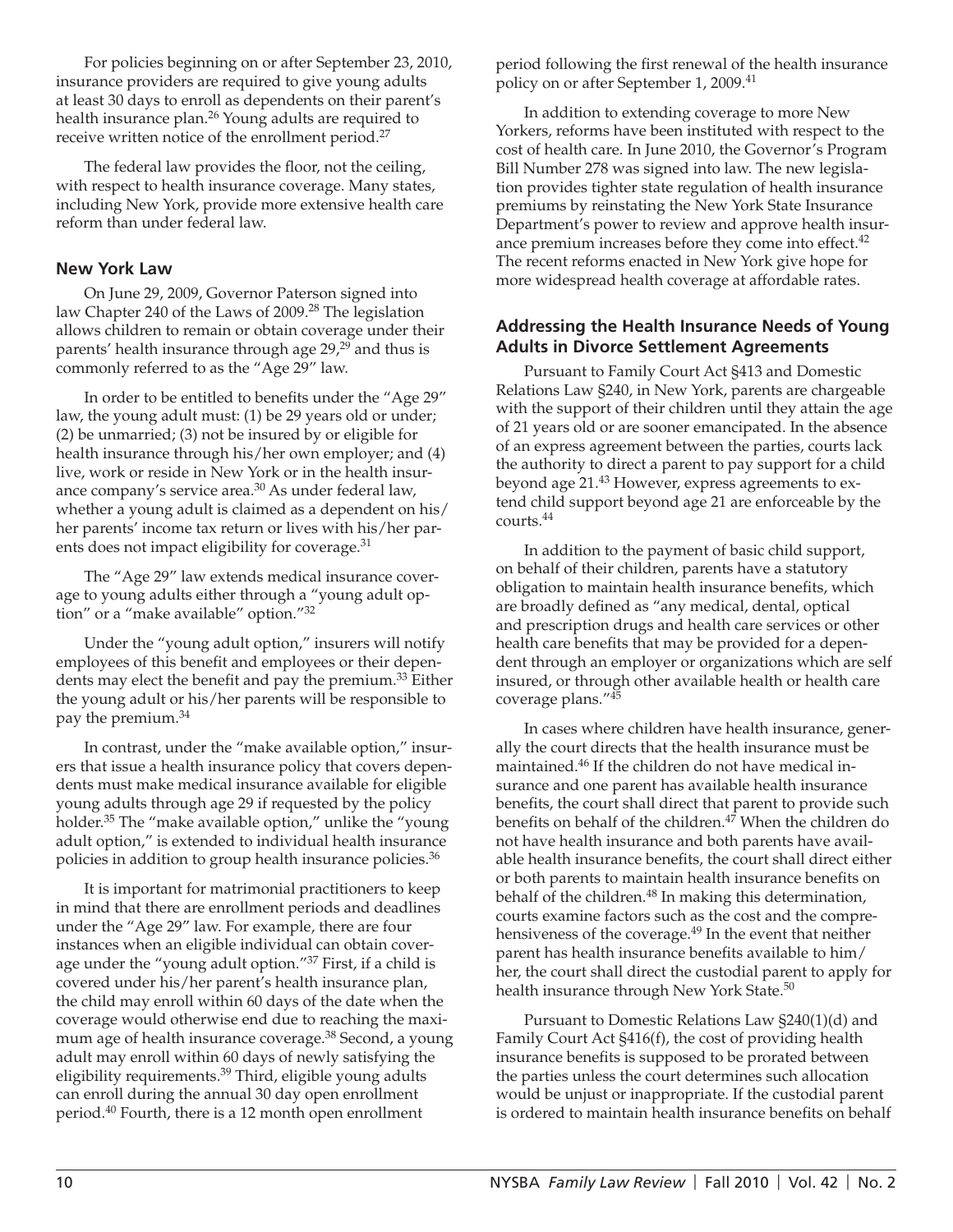of the children, the non-custodial parent's pro rata share of the cost of the health benefits is added to the basic child support obligation.<sup>51</sup> If the non-custodial parent is directed to maintain health insurance benefits on behalf of the children, the custodial parent's pro rata share of the cost of health insurance benefits is deducted from the non-custodial parent's basic child support obligation.<sup>52</sup>

It is already common practice for parents to extend their support obligations in written agreements through the latter of their child's college graduation or the child's attainment of the age of 22 or 23 years old. Matrimonial practitioners drafting stipulations of settlement, separation agreements, and/or postnuptial agreements should be cognizant of the new health care legislation and its impact on young adults. In light of the recent health care reforms and the staggering statistics regarding uninsured young adults, parents may increasingly decide to enter into agreements that extend the duration they are required to maintain health insurance benefits on behalf of their children until age 26 or 29.

Making provisions in divorce settlement agreements for the maintenance of medical insurance for children beyond age 21 would help reduce the number of uninsured young adults. It is better to stipulate to extend health benefits to young adults than leaving it to the parents' discretion after divorce. Without an express agreement, most likely the burden of paying medical insurance premiums would fall on the custodial parent or the young adult. Entering into a divorce settlement agreement with respect to health benefits beyond the age of 21 is advantageous to the custodial parent rather than leaving it to chance after the divorce, as there is a stronger bargaining chip to resolve the issue of health benefits together with the other issues ancillary to the divorce. It is also advantageous to the non-custodial parents who want to provide health benefits on behalf of their young adult children because the cost of the premiums can be contractually shared with the other parent. At minimum, since the young adult may have the right to apply for his/her own coverage, divorce settlement agreements should provide that parents must cooperate in procuring medical insurance for their young adult children even after they turn 21 years old.

Even though courts cannot order an unwilling parent to provide medical insurance for a child over 21 years old, there are tax benefits under the Affordable Care Act that may be an incentive to enter into an agreement in which health benefits are extended beyond the age of majority. As aforesaid, the value of an employer's contribution toward health coverage for an employee's child is excluded from the employee's income through the end of the taxable year in which the child turns 26.

A cautionary note for attorneys contemplating making provisions in divorce settlement agreements that extend the duration of medical coverage to young adults is that, as the health care reforms are so recent and complex, it can be difficult to determine what health insurance coverage is available and to whom it is available. There are specific enrollment periods that must be adhered to in order to obtain coverage. For information about specific health insurance and dependent coverage that is available, attorneys should contact their client's and the opposing party's Office Manager, Human Resources Department, or Insurance Company.

Health care reform will make medical insurance available to a broader spectrum of New Yorkers at more affordable rates. Matrimonial practitioners can have a hand in making medical insurance more readily available to young adults through health care provisions set forth in divorce settlement agreements.

#### **Endnotes**

- 1. Carmen DeNavas-Wait, Bernadette D. Proctor and Jessica C. Smith, "Income, Property, and Health Insurance Coverage in the United States: 2008" at 21 (2009), available at http://www.census.gov/ prod/2009pubs/p60-236.pdf. *See also* Centers for Disease Control and Prevention, "Early Release of Selected Estimates Based on Date from the 2008 National Health Interview Survey" (2009) at http://www.cdc.gov/nchs/data/nhis/earlyrelease/200906\_01. pdf.
- 2. Carmen DeNavas-Wait, Bernadette D. Proctor and Jessica C. Smith, "Income, Property, and Health Insurance Coverage in the United States: 2008" at 20 (2009), available at http://www. census.gov/prod/2009pubs/p60-236.pdf; Sara R. Collins and Jennifer L. Nicholson, "Rite of Passage: Young Adults and the Affordable Care Act of 2010 at 2 (2010), available at http://www. commonwealthfund.org/~/media/Files/Publications/Issue%20 Brief/2010/May/1404\_Collins\_rite\_of\_passage\_2010\_v3.pdf.
- 3. National Conference of State Legislatures, "Covering Young Adults Through Their Parent's or Guardian's Health Policy" (2010), available at http://www.ncsl.org/default. aspx?tabid=14497.
- 4. S. R. Collins, C. Schoen, M. M. Doty, and A. L. Holmgren, "*Job-Based Health Insurance in the Balance: Employer Views of Coverage in the Workplace" (* 2004), available at http://www. commonwealthfund.org/~/media/Files/Publications/Issue%20 Brief/2004/Mar/Job%20Based%20Health%20Insurance%20 in%20the%20Balance%20%20Employer%20Views%20of%20 Coverage%20in%20the%20Workplace/collins\_jobbased\_718%20 pdf.pdf.
- 5. National Conference of State Legislatures, "Covering Young Adults Through Their Parent's or Guardian's Health Policy" (2010), available at http://www.ncsl.org/default. aspx?tabid=14497.
- 6. The Patient Protection and Affordable Care Act ("Affordable Care Act") Pub. L. No. 111-148. 124 Stat. 119 (2010).
- 7. Sara R. Collins and Jennifer Nicholson, "Rite of Passage: Young Adults and the Affordable Care Act of 2010" (2010), available at http://www.commonwealthfund.org/~/media/Files/ Publications/Issue%20Brief/2010/May/1404\_Collins\_rite\_of\_ passage\_2010\_v3.pdf.
- 8. Income, Property, and Health Insurance Coverage in the United States: 2008 at 21 (2009), available at http://www.census.gov/ prod/2009pubs/p60-236.pdf.
- 9. Sara R. Collins and Jennifer Nicholson, "Rite of Passage: Young Adults and the Affordable Care Act of 2010" at 2 (2010), available at http://www.commonwealthfund.org/~/media/Files/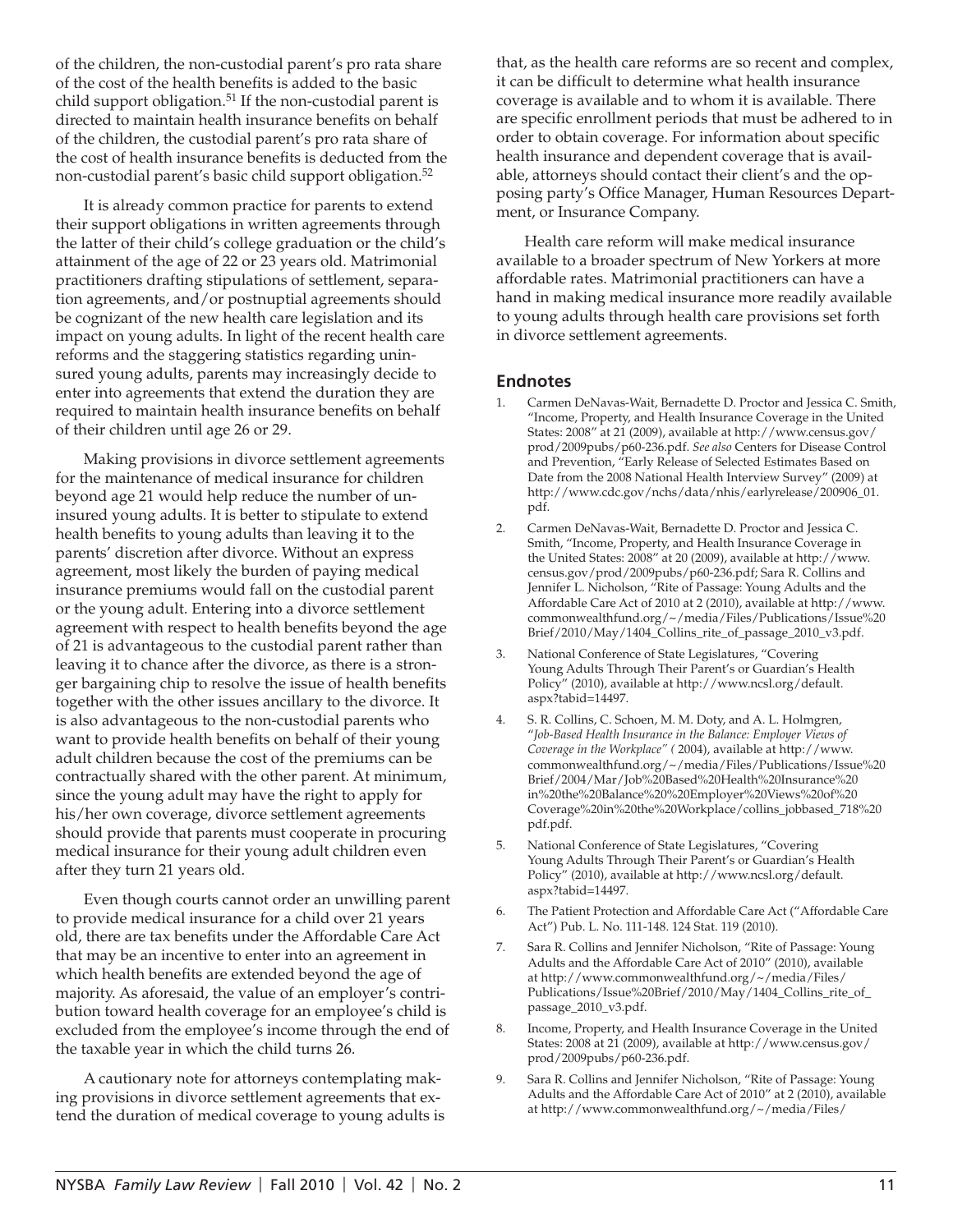Publications/Issue%20Brief/2010/May/1404\_Collins\_rite\_of\_ passage\_2010\_v3.pdf.

- 10. Id.
- 11. *See* Janice S. Lee, "For Insurance, Adult Children Ride Piggyback," New York Times, September 17, 2006.
- 12. CDC "Early Release of Selected Estimates Based on Date from the 2008 National Health Interview Survey," available at http://www. cdc.gov/nchs/data/nhis/earlyrelease/200906\_01.pdf (pages 19, 20, and 23); Sara R. Collins and Jennifer Nicholson, "Rite of Passage: Young Adults and the Affordable Care Act of 2010," available at http://www.commonwealthfund.org/~/media/ Files/Publications/Issue%20Brief/2010/May/1404\_Collins\_rite\_ of\_passage\_2010\_v3.pdf.
- 13. U.S. Department of Labor, Bureau of Labor Statistics, The Employment Situation, available at http://www.bls.gov/news. release/pdf/empsit.pdf. *See also* Sara R. Collins and Jennifer Nicholson, "Rite of Passage: Young Adults and the Affordable Care Act of 2010," available at http://www.commonwealthfund. org/~/media/Files/Publications/Issue%20Brief/2010/ May/1404\_Collins\_rite\_of\_passage\_2010\_v3.pdf.
- 14. Janice S. Lee, "For Insurance, Adult Children Ride Piggyback," New York Times, September 17, 2006.
- 15. Id.
- 16. Janice S. Lee, "For Insurance, Adult Children Ride Piggyback," New York Times, September 17, 2006; Sara R. Collins and Jennifer Nicholson, "Rite of Passage: Young Adults and the Affordable Care Act of 2010" (2010), available at http://www. commonwealthfund.org/~/media/Files/Publications/Issue%20 Brief/2010/May/1404\_Collins\_rite\_of\_passage\_2010\_v3.pdf.
- 17. Janice S. Lee, "For Insurance, Adult Children Ride Piggyback," New York Times, September 17, 2006.
- 18. The Patient Protection and Affordable Care Act ("Affordable Care Act") Pub. L. 111-148, 124 Stat. 119 (2010).
- 19. Sara R. Collins and Jennifer Nicholson, "Rite of Passage: Young Adults and the Affordable Care Act of 2010" (2010), available at http://www.commonwealthfund.org/~/media/Files/ Publications/Issue%20Brief/2010/May/1404\_Collins\_rite\_of\_ passage\_2010\_v3.pdf.
- 20. U.S. Department of Health & Human Services, "Young Adults and the Affordable Care Act: Protecting Young Adults and Eliminating Burdens on Families and Businesses," available at http://www. hhs.gov/ociio/regulations/adult\_child\_fact\_sheet.html.
- 21. The Patient Protection and Affordable Care Act ("Affordable Care Act") Pub. L. 111-148, 124 Stat. 119 (2010).
- 22. U.S. Department of Health & Human Services, "Young Adults and the Affordable Care Act: Protecting Young Adults and Eliminating Burdens on Families and Businesses," available at http://www. hhs.gov/ociio/regulations/adult\_child\_fact\_sheet.html; Sara R. Collins and Jennifer Nicholson, "Rite of Passage: Young Adults and the Affordable Care Act of 2010" (2010), available at http:// www.commonwealthfund.org/~/media/Files/Publications/ Issue%20Brief/2010/May/1404\_Collins\_rite\_of\_passage\_2010\_ v3.pdf.
- 23. U.S. Department of Health & Human Services, "Young Adults and the Affordable Care Act: Protecting Young Adults and Eliminating Burdens on Families and Businesses," available at http://www. hhs.gov/ociio/regulations/adult\_child\_fact\_sheet.html.
- 24. Id.
- 25. Id.
- 26. Id.
- 27. Id.
- 28. "Age 29" Dependant Coverage Extension," available at http:// www.ins.state.ny.us/health/S6030\_Age 29.htm.
- 29. 2009 N.Y. Sess. Laws page no. 926, Chapter 240 of the New York Laws of 2009.
- 30. Id.
- 31. 2009 N.Y. Sess. Laws page no. 926, Chapter 240 of the New York Laws of 2009.
- 32. Id.
- 33. Id.
- 34. Id.
- 35. Id.
- 36. 2009 N.Y. Sess. Laws page no. 926, Chapter 240 of the New York Laws of 2009.
- 37. "Coverage Expansion Through Age 29" "Young Adult Option— Frequently Asked Questions," available at http://www.ins.state. ny.us/faqs/faqs\_S6030\_Age 29\_young.htm.
- 38. Id.
- 39. Id.
- 40. Id.
- 41. Id.
- 42. New York State, Office of the Governor, "Governor Paterson Signs Landmark Health Insurance Reform Legislation," June 9, 2010, available at http://www.state.ny.us/governor/press/060910 HealthInsuranceReform.html.
- 43. Bani-Esraili v. Lerman, 69 N.Y.2d 807, 513 N.Y.S.2d 382 (1987); Signorelli v. Signorelli, 50 A.D.3d 772, 857 N.Y.S.2d 164 (2d Dept. 2008); Maroney v. Maroney, 173 A.D.2d 685, 570 N.Y.S.2d 339 (2d Dept. 1991); Cortese v. Redmond, 199 A.D.2d 785, 605 N.Y.S.2d 506 (3d Dept. 1993); Setford v. Cavanagh, 175 A.D.2d 665, 572 N.Y.S.2d 591 (4th Dept. 1991).
- 44. Hirsch v. Hirsch, 142 A.D.2d 138, 534 N.Y.S.2d 681 (2d Dept. 1988); Petersen v. Petersen, 192 A.D.2d 1095, 596 N.Y.S.2d 617 (4th Dept. 1993).
- 45. N.Y. Dom. Rel. Law §240(1)(b)(1) (McKinney); Family Court Act §416(d).
- 46. N.Y. Dom. Rel. Law §240(1)(c) (McKinney); Family Court Act §416(e).
- 47. Id.
- 48. Id.
- 49. Id.
- 50. Id.
- 51. N.Y. Dom. Rel. Law §240(1)(d) (McKinney) and Family Court Act §416(f).
- 52. Id.

Marguerite E. Royer, is a partner at Moses & Singer LLP in New York City where she is Co-Chair of the Matrimonial & Family Law Practice Group. mroyer@ mosessinger.com. She is a Fellow of the American Academy of Matrimonial Lawyers. Assisting her on this article was Rebecca A. Provder, an associate in the Matrimonial & Family Law Department at Moses & Singer, and Emily A. Silpe, a second year law student at Villanova Law School.